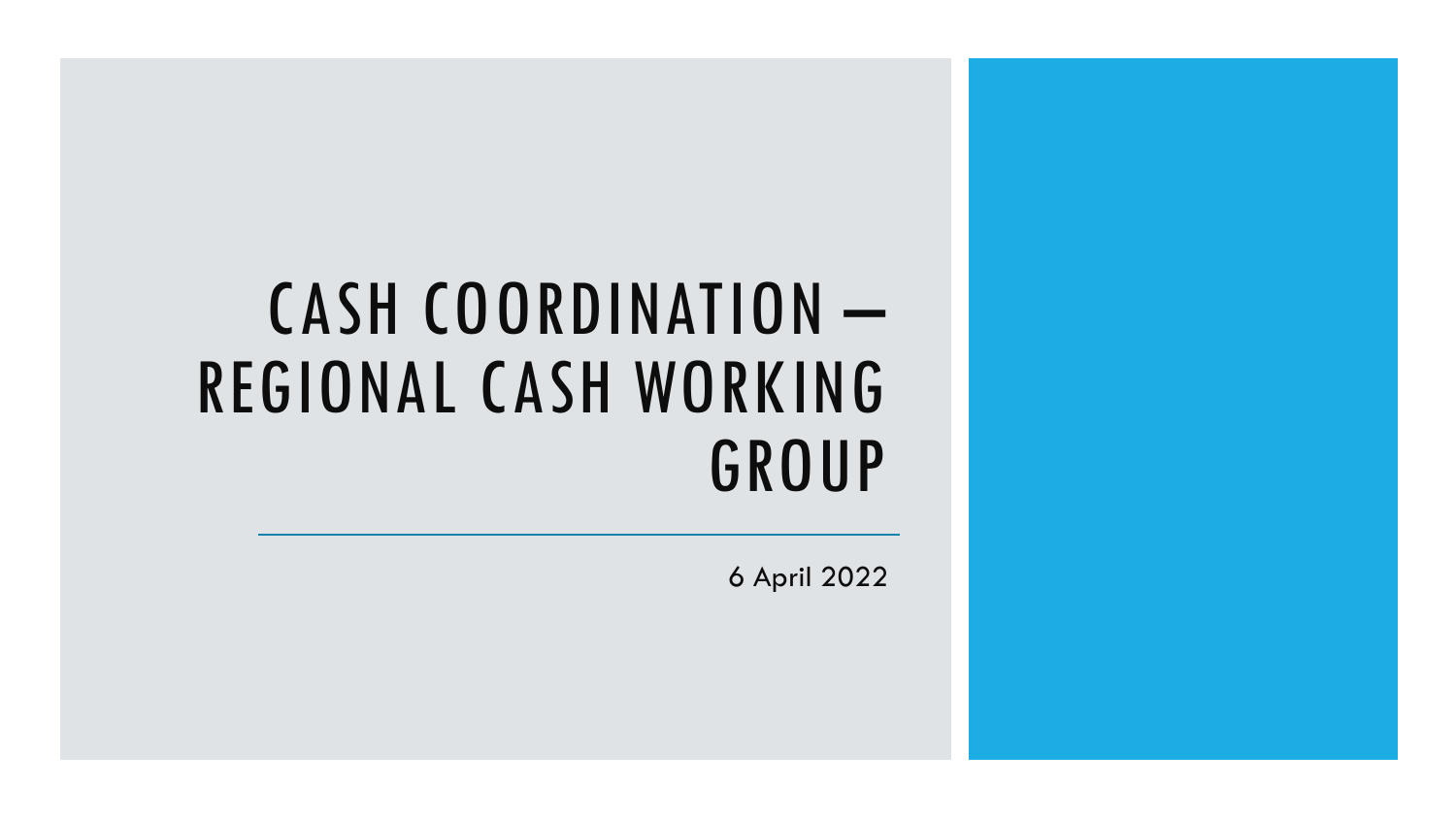# AGENDA

- 1. Introduction
- 2. Brief overview of the model
- 3. Next steps
- 4. Discussion/questions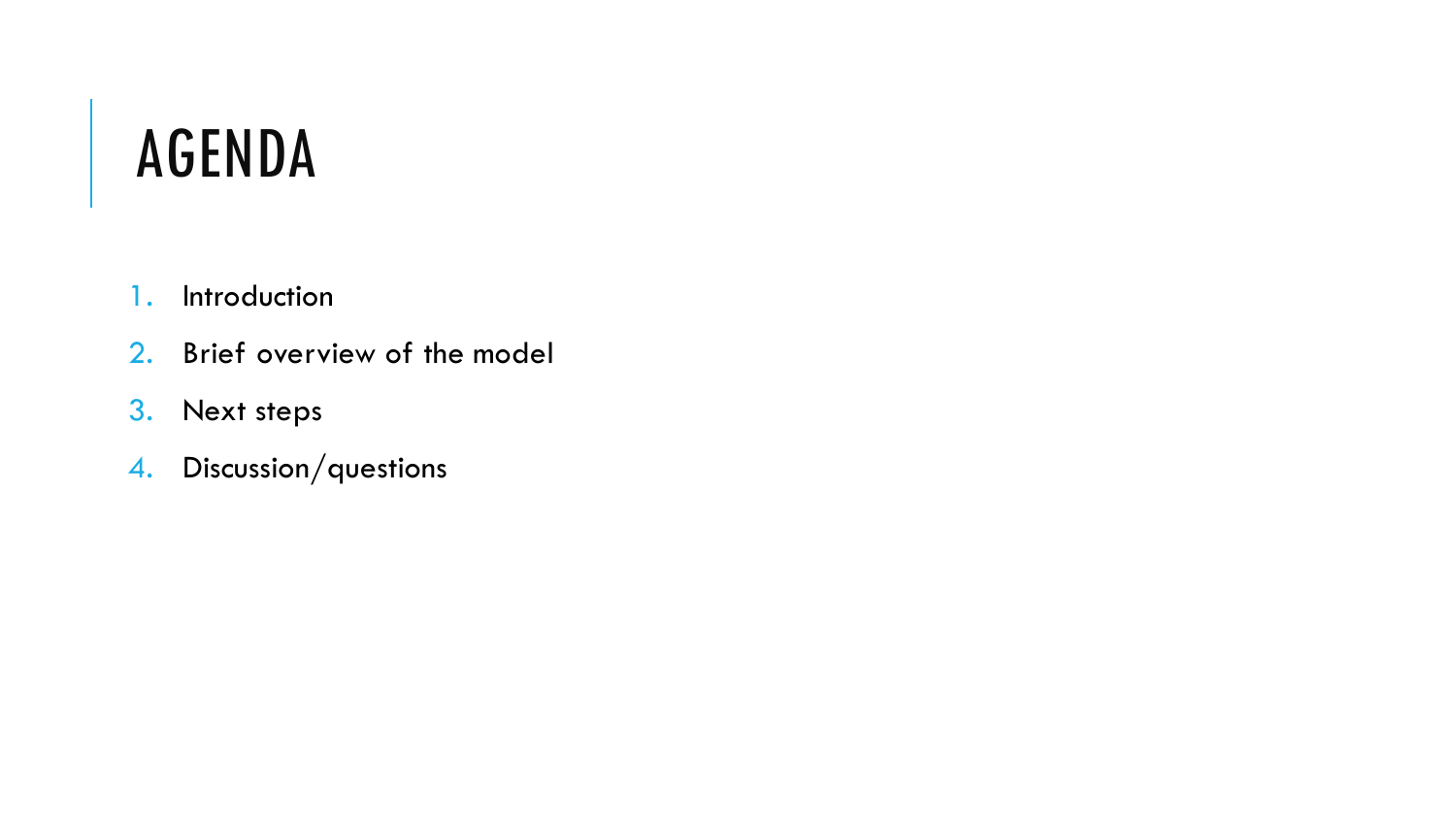### **INTRODUCTION**

❖**Cash Coordination 2022 – LIVE timeline -** https://www.calpnetwork.org/cashcoordination-2022-live-timeline/

 $\clubsuit$  In September 2021, Jan Egeland (EP/GB) launched a caucus process to respond to various calls, including the Call for Action signed by 95 organizations

❖Between November 2021 and January 2022, senior technical representatives of GB signatories and relevant bodies developed recommendations for the Principals, setting out the structure, function, leadership and resourcing of cash coordination

❖On 14 February 2022, Jan Egeland officially transmitted to Martin Griffiths, USG/ERC, the outcomes and recommendations of the caucus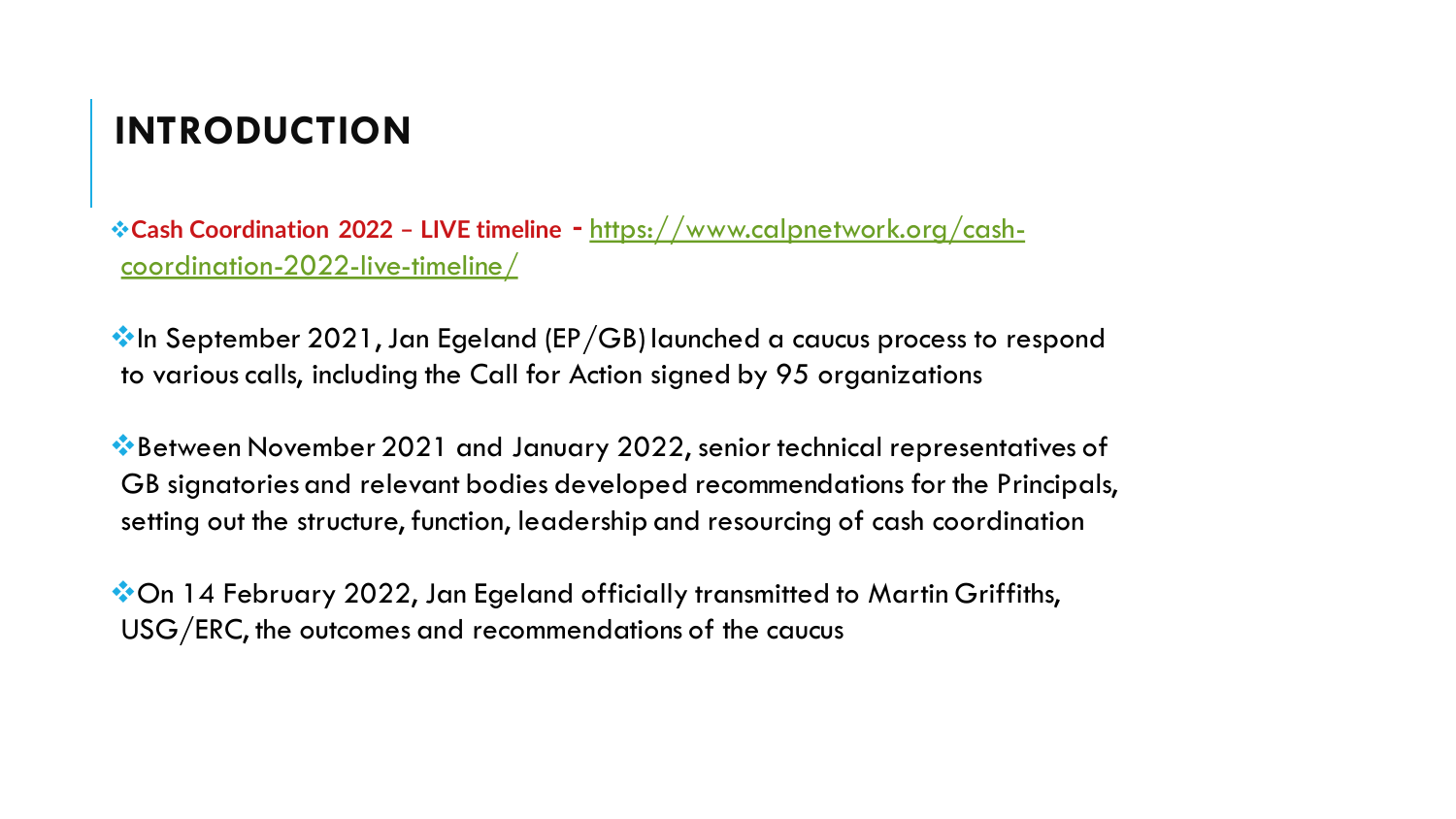#### **ADVANTAGES OF THE NEW MODEL**

❖ Predictable and accountable mechanisms for cash coordination which can take timely decisions as needed

❖ Leverages existing coordination structures, ensures clear accountability to one agency

❖ Mitigates conflict of interest in performing coordination duties (through nonprogrammatic/ programmatic co-chairs)

❖ Provides a referral path in country (to the IS/ICCG and subsequently to the HCT if needed) and globally.

❖ Creates a global level Cash Advisory Group to promote principles, guidelines and tools for effective cash coordination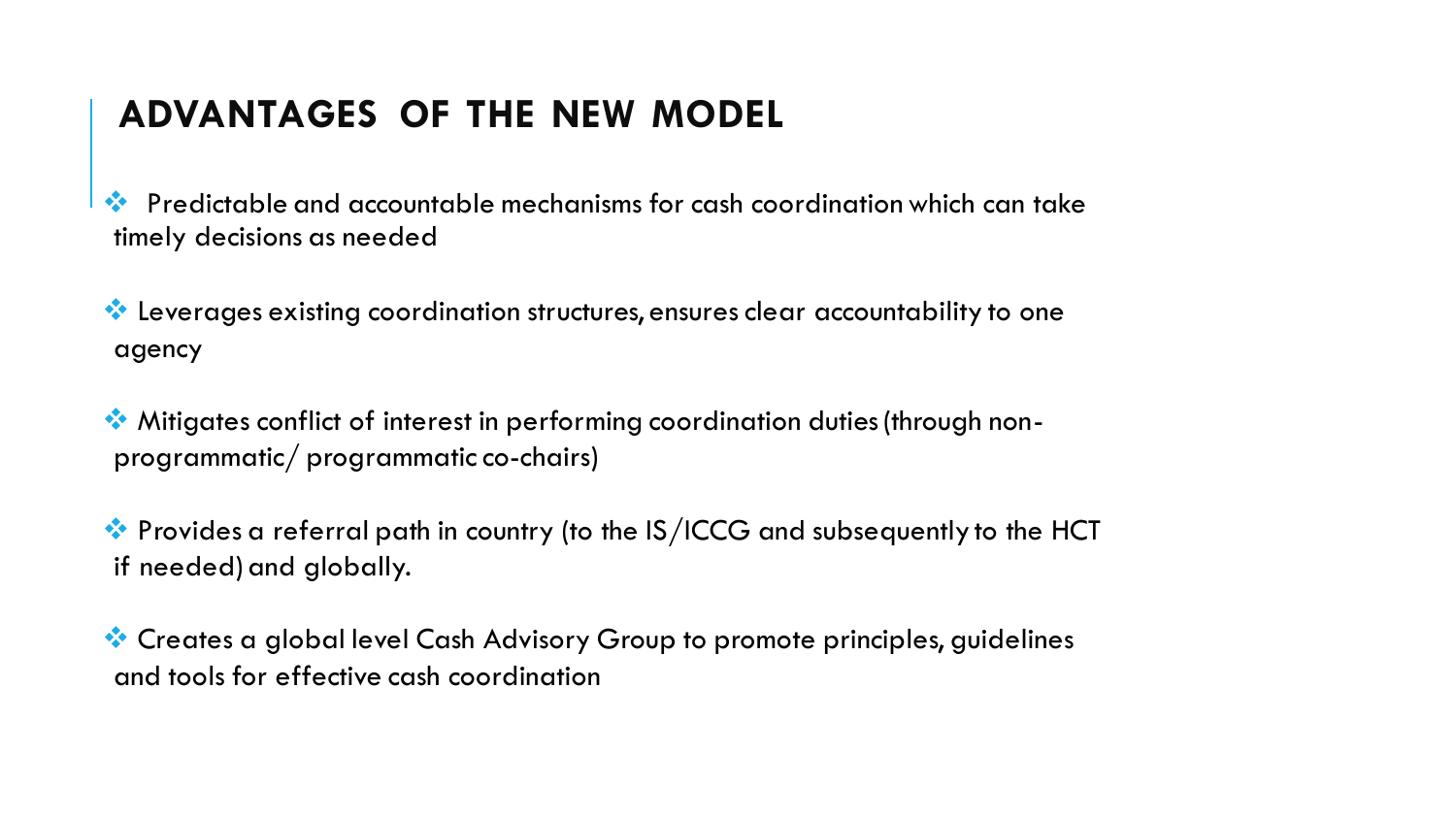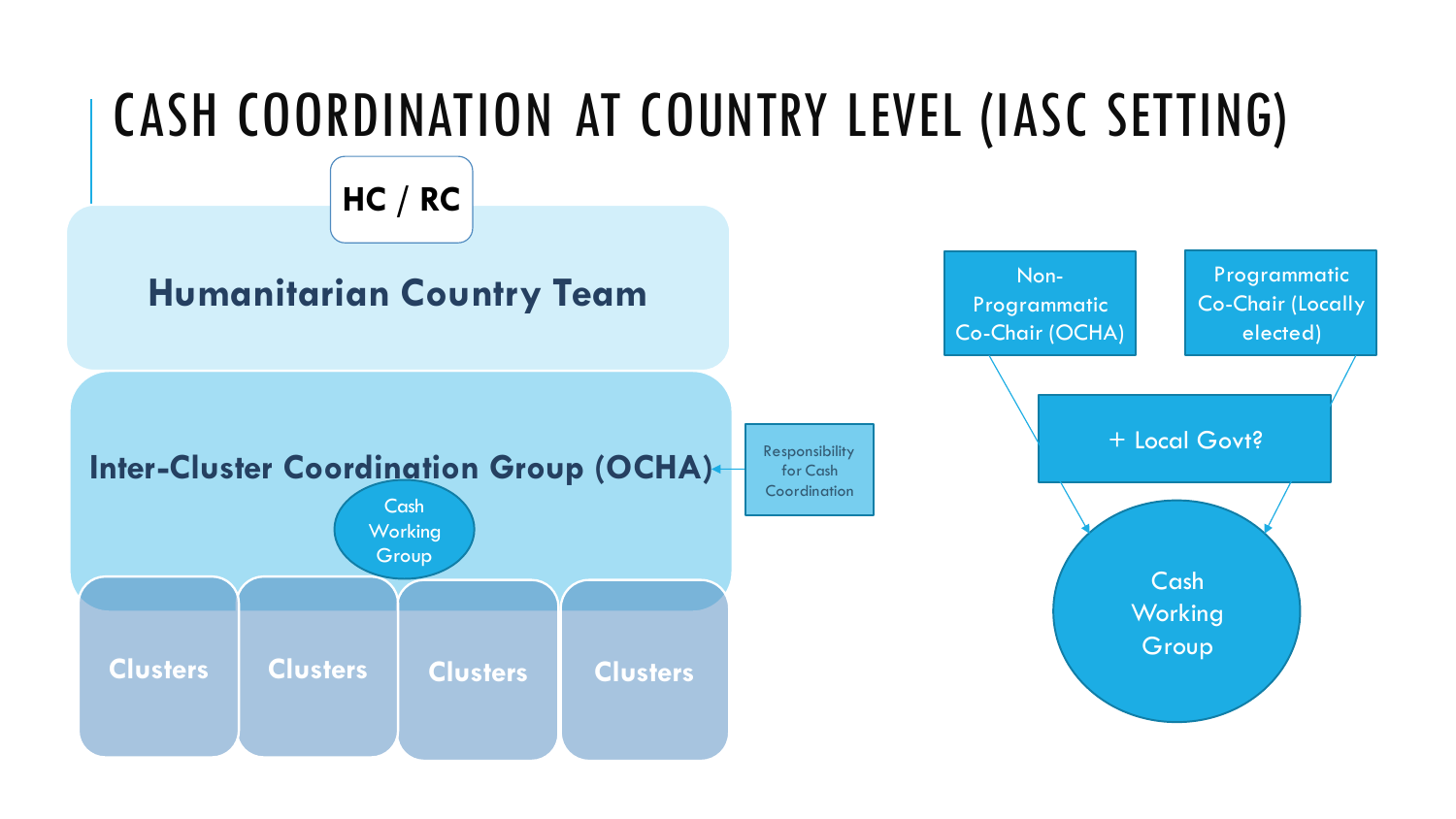## CASH COORDINATION AT GLOBAL LEVEL

#### Chaired by OCHA

*Chaired by UNHCR if refugee contexts/issues under discussion*

> Global Cash Advisory Group (CAG)